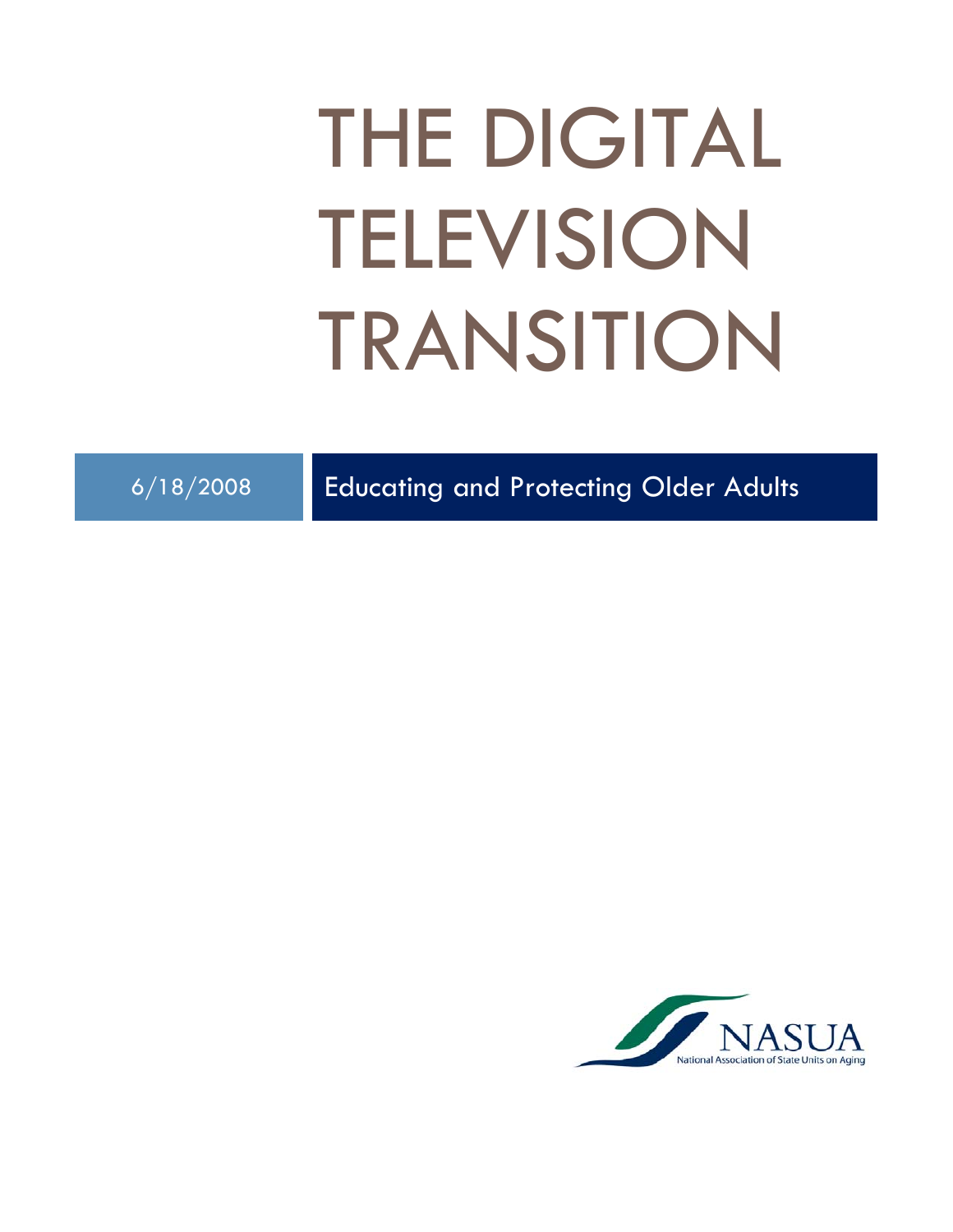## The Digital Television Transition **EDUCATING AND PROTECTING OLDER ADULTS**

Bernice Hutchinson, Senior Policy Advisor

## INTRODUCTION

After February 17, 2009, all full‐power television stations will stop broadcasting in analog and switch to digital broadcasting. Digital broadcasting will require less airwave space, improve picture and sound quality, expand television programming features for persons with disabilities, and open greater airspace for emergency planners, responders and public‐safety communications.

The total number of television households within the United States is now estimated at 111 million, according to Nielson Media Research. Demographics within U.S. television homes show that male and female viewers aged 55+ comprised almost 68 million people. A recent study conducted by the Association of Public Television Stations found that Americans aged 65 and older are consistently more likely to receive television signals by analog "over-the-air" antennas than younger Americans and therefore are less prepared to transition from analog to digital-only television. This study further concluded that seniors should receive unique public education attention with impending digital television transition.

It is estimated that half of existing American households already have digital television. Estimates range from 13 to 22 million U.S. households that rely solely on analog "over the air" television broadcasts. In a recent address to aging network and other information and referral professionals, the U.S. Department of Commerce projected these households, on average, are more likely to include older adults, persons with disabilities, minorities, limited English speaking, rural residents and persons with economic disadvantage. Aging advocates are concerned that vulnerable older adults will represent a disproportionate number of consumers needing additional supports with making successful digital television transition.

While the digital television transition may be a relatively simple process for many, it will require unique communication and assistance for others. Some consumers will want to weigh options, including whether to purchase a new television set, subscribe to paid cable television programming for the first time or purchase a converter box. Additional supports may include formal education about options, conversations about choices, assistance with completing applications for the converter box coupon program, assistance with television and converter box purchases, and help with television and converter box installation.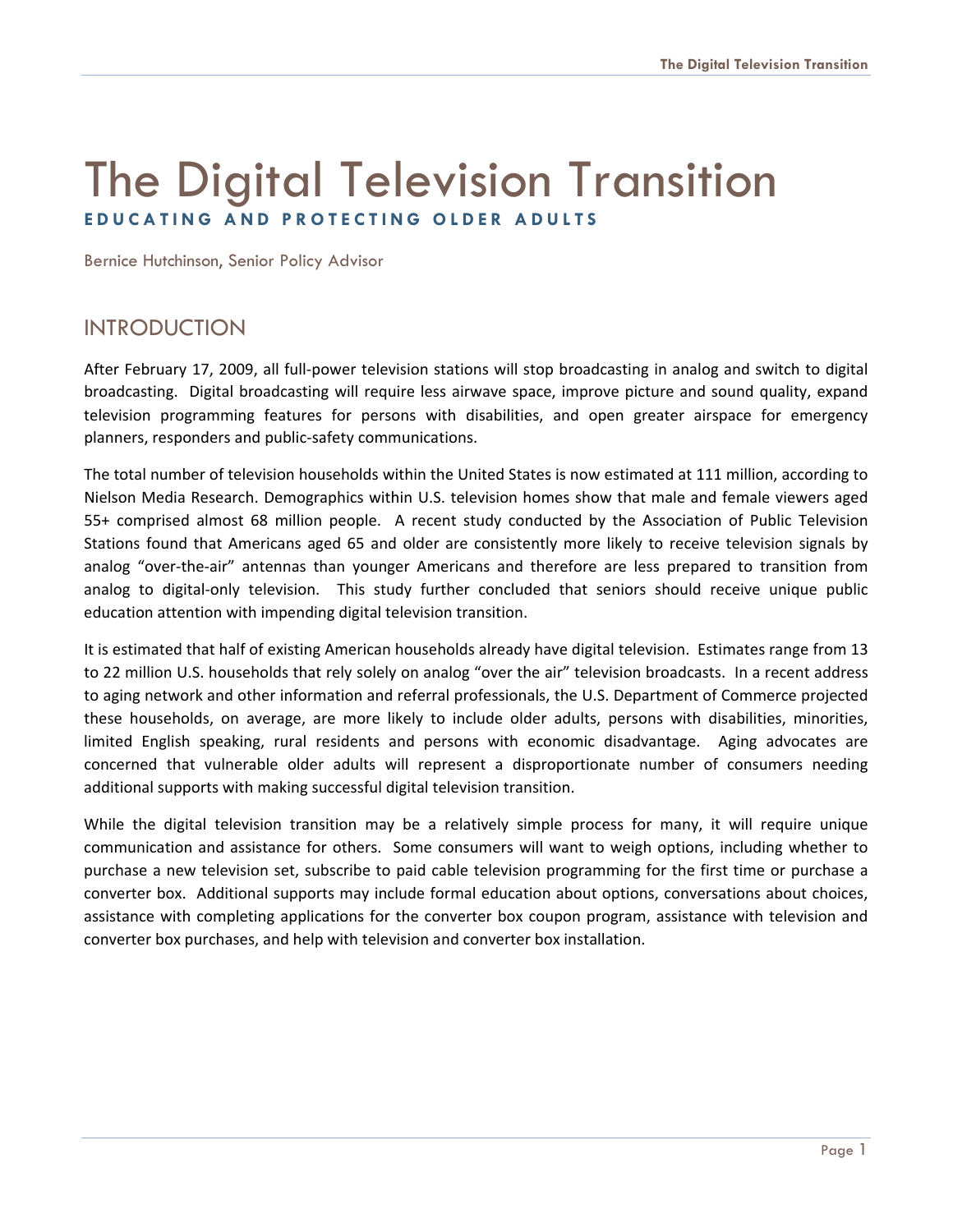## DTV TRANSITION FACTS

Congress has directed the U.S. Department of Commerce, National Telecommunications and Information Administration (NTIA) to administer a variety of transitional assistance programs, including help with communications equipment for police, firefighters, smaller broadcasters and consumers who wish to keep older television sets after February 17, 2009.

Over \$1.5 billion has been designated by Congress to establish a converter box coupon program for consumers who wish to keep older televisions working after February 17, 2009.

Consumers who use "rabbit ears" or "rooftop antennas" with older model televisions must take action to continue receiving television broadcasts after February 17, 2009.

Television households with antennas have three options to make a change to digital television:

- 1. Connect to cable, satellite or other pay television service.
- 2. Purchase a digital television.
- 3. Buy a converter box that plugs into an existing television to keep it working.

The NTIA Converter Box Program offers redeemable discount coupons to assist television households with purchasing converter boxes. Following are important facts about the converter box program:

- 1. The converter box is a one‐time cost. All U.S. households are eligible for the discount coupon program. A maximum of 2 coupons may be requested by each U.S. household. Coupons must be used to purchase certified TV converter boxes. Requests for coupons to purchase converter boxes can be made between January 1, 2008 and March 31, 2009.
- 2. Coupons look like plastic gift cards. Consumers must apply for converter box coupons, by telephone, fax or online. Redeemable coupons are mailed to consumers.
- 3. Coupons expire 90 days after mailed and cannot be replaced or reissued.
- 4. Consumers pay the difference between the coupon value (\$40) and the price of the converter box, plus tax.
- 5. By law, nursing facilities must follow the U.S. Census Bureau's definition of a U.S. household which limits the entire facility to two coupons.
- 6. Digital television sets and television sets connected to cable or satellite service **do not** require a converter box from this program.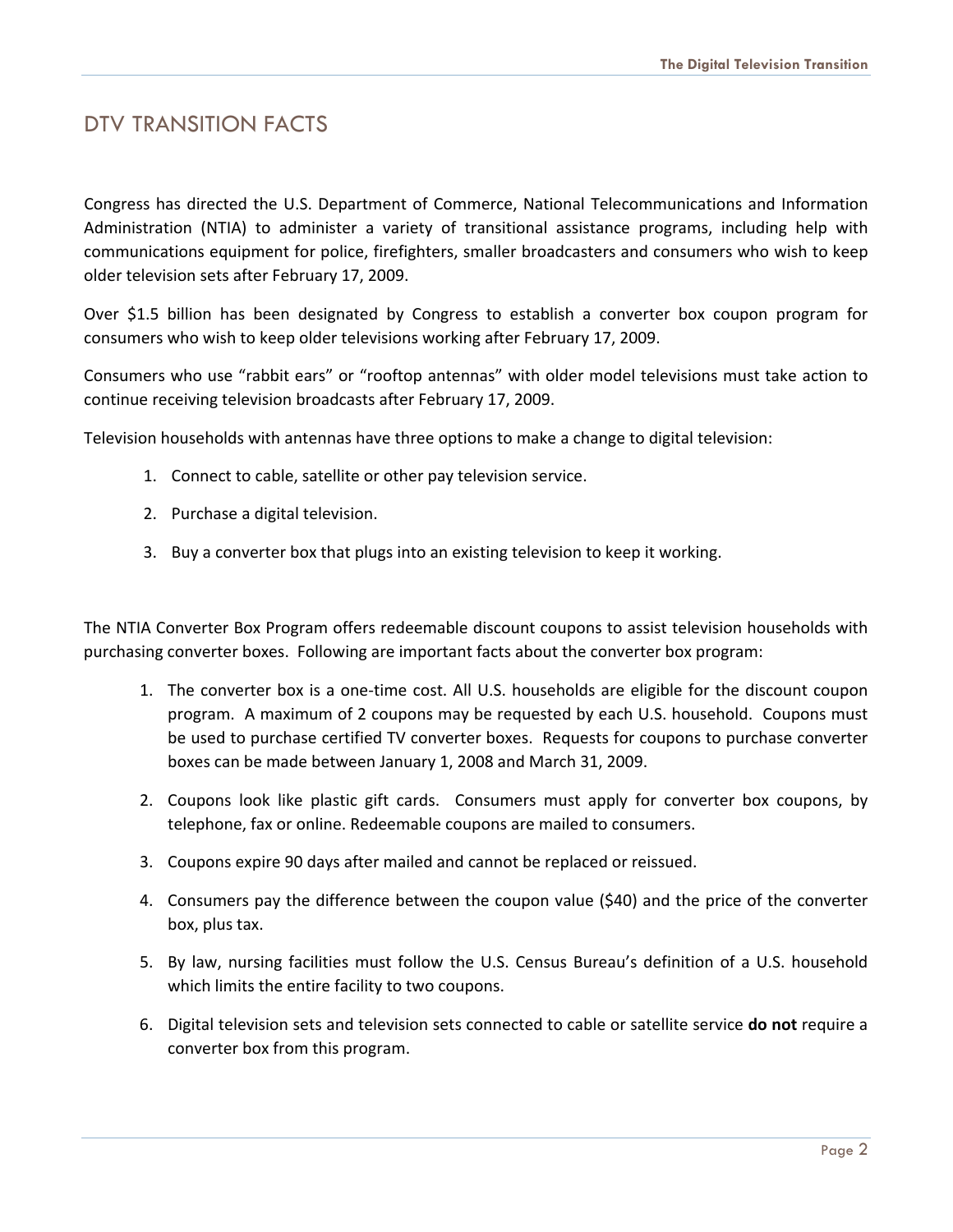## ISSUES AND CONCERNS

#### **1. A Call to Action: Are older consumers responding to public service announcements about the digital television transition?**

While the airwaves are currently filled with DTV transition messages, a central question remains whether older adults with televisions that operate with antennas understand they must act before February 17, 2009 or lose television reception. And, will older consumers know what questions to ask to make informed choices about transitioning to a new television, cable television service or a converter box? Who will provide the installation assistance if it is needed? While the U.S. Department of Commerce reports that 14 million coupons have been requested, it is not clear what percentage represents households with older persons.

#### **2. Applications, Additional Fees and Time Limits: Will the application requirements deter participation in the coupon program?**

An application is required to obtain the converter box discount coupons. There is also a 90 day expiration date for these coupons. Consumers must act within the limited timeframe to avoid losing the coupon benefit. Each coupon represents a \$40 value. The national average cost of the converter boxes ranges from \$50 and \$70. Some older consumers may experience difficulty covering the difference between the coupon value and actual converter box cost.

#### **3. Instructions Included: Will vulnerable older consumers experience difficulty with converter box installation?**

Older adults with sight impairment, dexterity depreciation, cognitive impairment, limited English speaking/comprehension, and low literacy may have unique public education needs. Currently, there are no technical support services for converter box installation provided by the converter box coupon program.

#### **4. Fraud Alert: What is the likelihood of Converter Box Program scams and fraudulent activity?**

Advocates for older adults are asking the federal government and consumers to beware of the potential for fraudulent activity related to the coupon converter box program. Requests for social security numbers and date of birth **are not** required for the coupon program. Efforts to encourage older consumers to make unnecessary television and equipment purchases, pay for the free coupons and seek customer service for a fee must be monitored.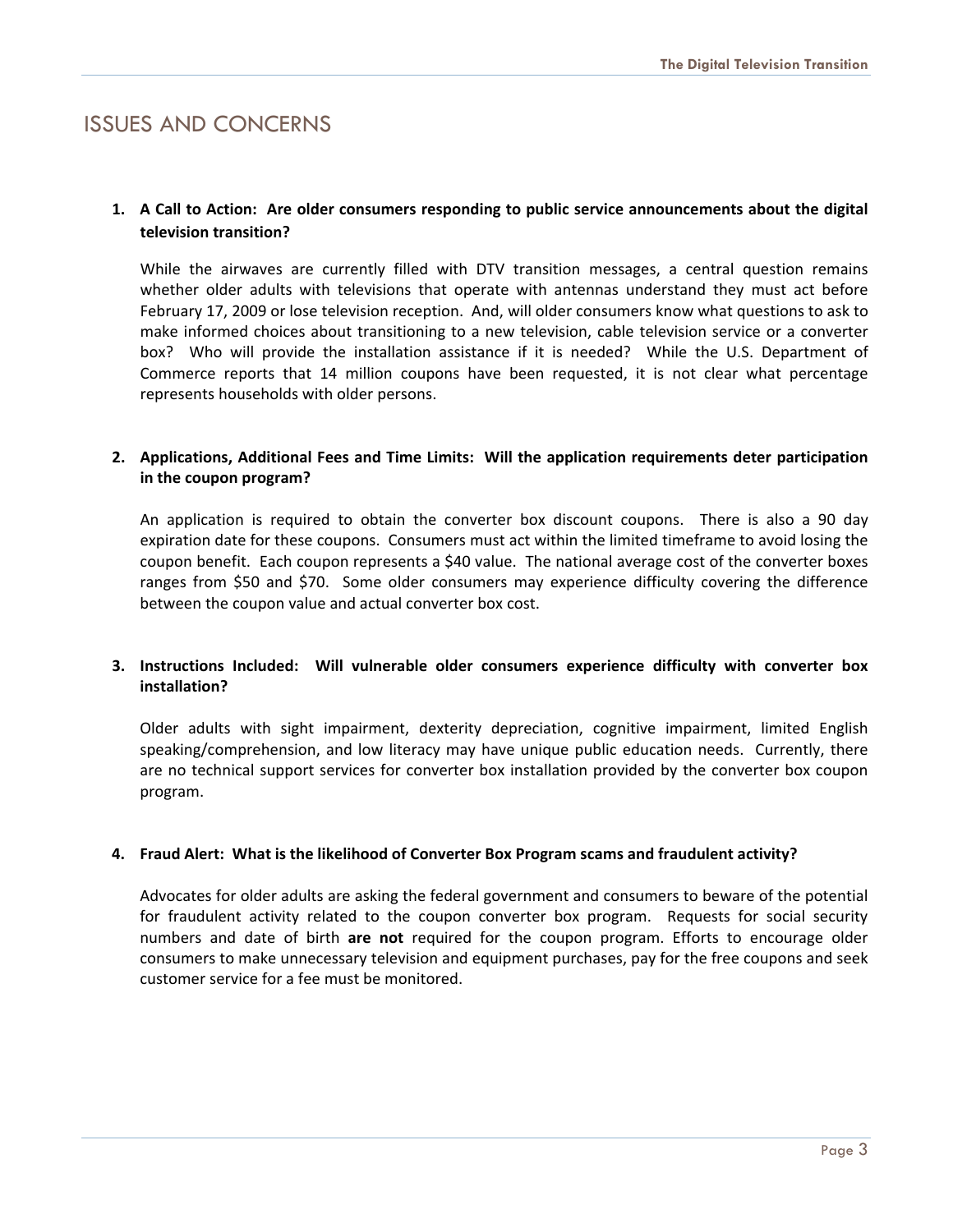## STATE ACTIVITIES

#### **ALABAMA**

The Alabama Department of Senior Services hosted a presentation by the FCC on DTV transition for state staff including nutrition and caregiver personnel. Information and materials were distributed to Area Agency on Aging Coordinators and other key aging network staff. The AAA information and referral staff received an informational briefing. Additional outreach to senior centers and churches is planned in the future.

#### **FLORIDA**

Florida's local Elder Helpline provider that serves Palm Beach and the Treasure Coast areas has included DTV transition information in their database and placed a link to DTV resources on their website.

#### **MAINE**

The Maine Office of Elder Services is working with the Maine Broadcasters Association and the FCC to get information out to consumers about the DTV transition. The state unit on aging has the DTV link on its website and both the Maine Broadcasters and FCC have done presentations in various parts of Maine.

#### **NEW JERSEY**

The New Jersey Division of Aging and Community Service forwarded an FCC produced factsheet on the DTV transition to its 21 area agencies on aging. Area Agencies on Aging are placing articles in their newsletters.

#### **NEW YORK**

The DTV Transition issue was included in New York State Office for the Aging's Federal Funding and Policy Priorities for 2008 that was shared with the aging network in NY earlier this year.

#### **NORTH CAROLINA**

The North Carolina Division of Aging and Adult Services is having an extremely positive experience with the transition to digital television. The Division has been working closely with the AAAs and local senior centers to make special efforts to get information out about all aspects of this topic (what it is, when it will occur, coupon program, etc.). Many of their regions have had speakers to provide information about the transition, put information in their local papers and have assisted seniors in applying for coupons. The Division has a staff member that coordinates DTV transition efforts and information is posted on the state unit on aging's web site. The Division has sent out educational materials statewide to the aging network that can be customized at the local level. The FCC has chosen Wilmington, NC as the first market to test the transition in advance of the nationwide transition on February 17, 2009. The North Carolina aging network there has been involved in this process.

#### **OHIO**

The Ohio Department of Aging published an article titled, *How Will Digital Television Affect Seniors?* in its February 2008 *Aging Issues* publication, found at: [http://goldenbuckeye.com/agingissues/ai\\_2008\\_02b.html.](http://goldenbuckeye.com/agingissues/ai_2008_02b.html)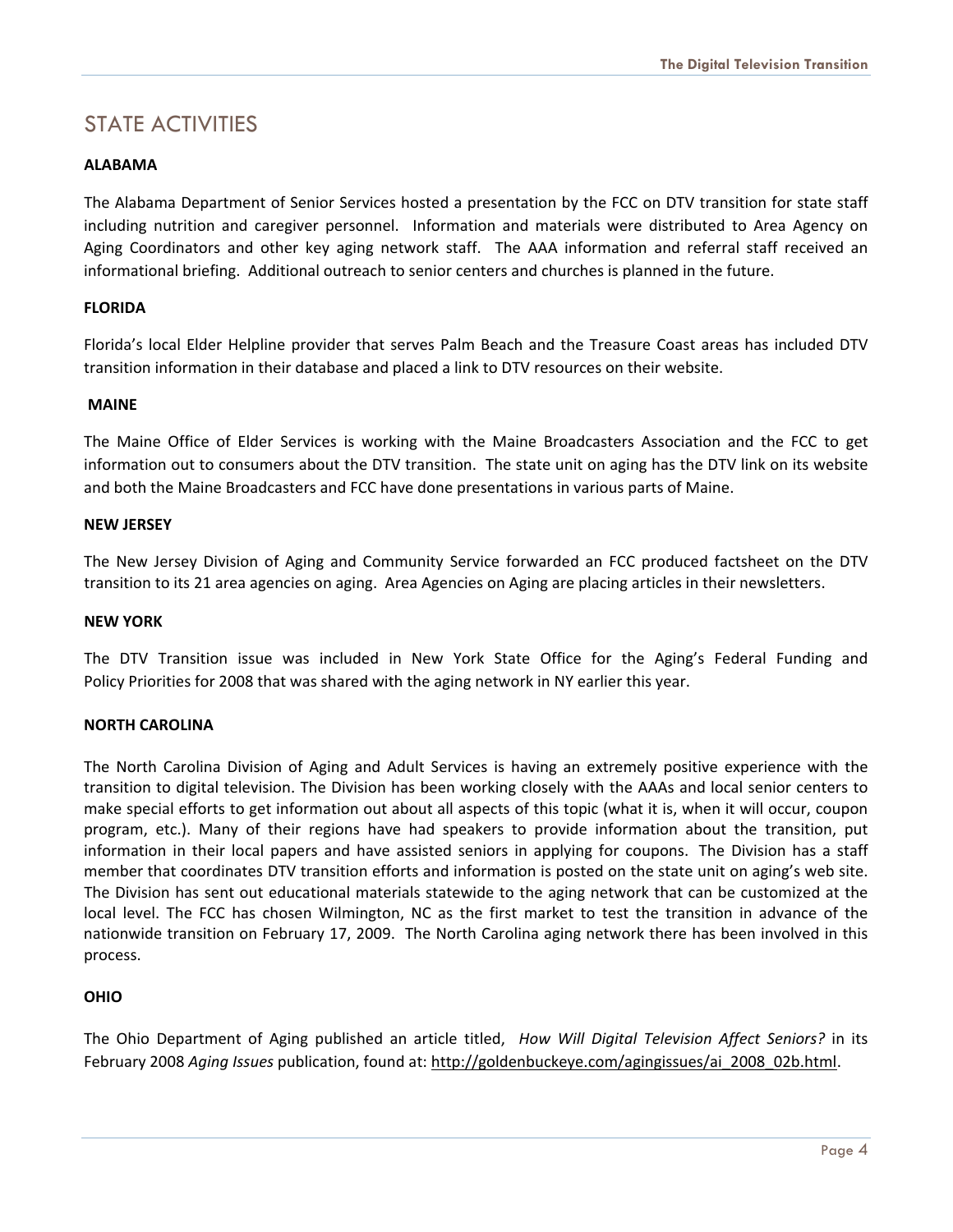#### **OREGON**

Efforts are currently underway to reach providers and consumers. Digital TV resources have been added to the Network of Care website. Information and Assistance staff are routinely updated at quarterly meetings and several senior centers and branch offices have hosted educational forums for clients and the community. A breakfast forum was hosted for providers to discuss commonly asked questions. Efforts are underway with the Elders in Action advisory group to apply for a grant to help reach low income elders that need assistance with getting converter boxes. Home delivered meal clients have been identified as a target group for support. If funded, volunteers will help customers apply for as well as install converter boxes. Efforts to make outreach "elder friendly" are designed to reduce potential fraud. The grant proposal includes an educational component to have a speaker's bureau. Part of the grant proceeds will be used to pay for the difference in price over the coupon coverage for converter boxes. If funded, projects DTV transition support for about 500 clients.

#### **RHODE ISLAND**

The Rhode Island Department of Elderly Affairs (DEA) has placed articles about the Digital Television conversion and the coupons in an Information Memorandum for agency personnel. The Older Rhode Islander, the DEA newspaper for the general public also carried a feature article. Digital Television Transition training was conducted for information specialists, senior center social workers, and housing resident service coordinators. And the local cable television station carried a Digital Television Transition program on the statewide interconnect channel. This program has a potential audience of more than 400,000 persons.

#### **WEST VIRGINIA**

The West Virginia Bureau of Senior Services recently hosted a statewide senior conference. This conference included a presentation, "Preparing for the DTV Transition" presented by Richard Caine, Senior Agent for the FCC's Enforcement Bureau. Additionally, the FCC will sponsor part of West Virginia's upcoming Governor's Summit on Aging in September 2008. This summit will include information specifically about the transition. The West Virginia Bureau is currently redesigning its website and will include a link to DTV resources.

#### **WISCONSIN**

Information been shared in list serves. The keynote presenter for the upcoming WisconsinAIRS Conference will speak on DTV. There may be local presentations at ADRCs, senior centers, meal sites and other key locations.

## NATIONAL COALITION EFFORTS

The "Keeping Seniors Connected Coalition" is a group of national aging organizations working to ensure that older adults continue to have television access after February 18, 2009. The coalition has been educating Congress and federal agencies about the challenges that millions of vulnerable television viewers face. The coalition has also proposed a multi-faceted campaign targeted to educate and directly assist the most vulnerable older adults across the nation. Building on the public education efforts spearheaded by government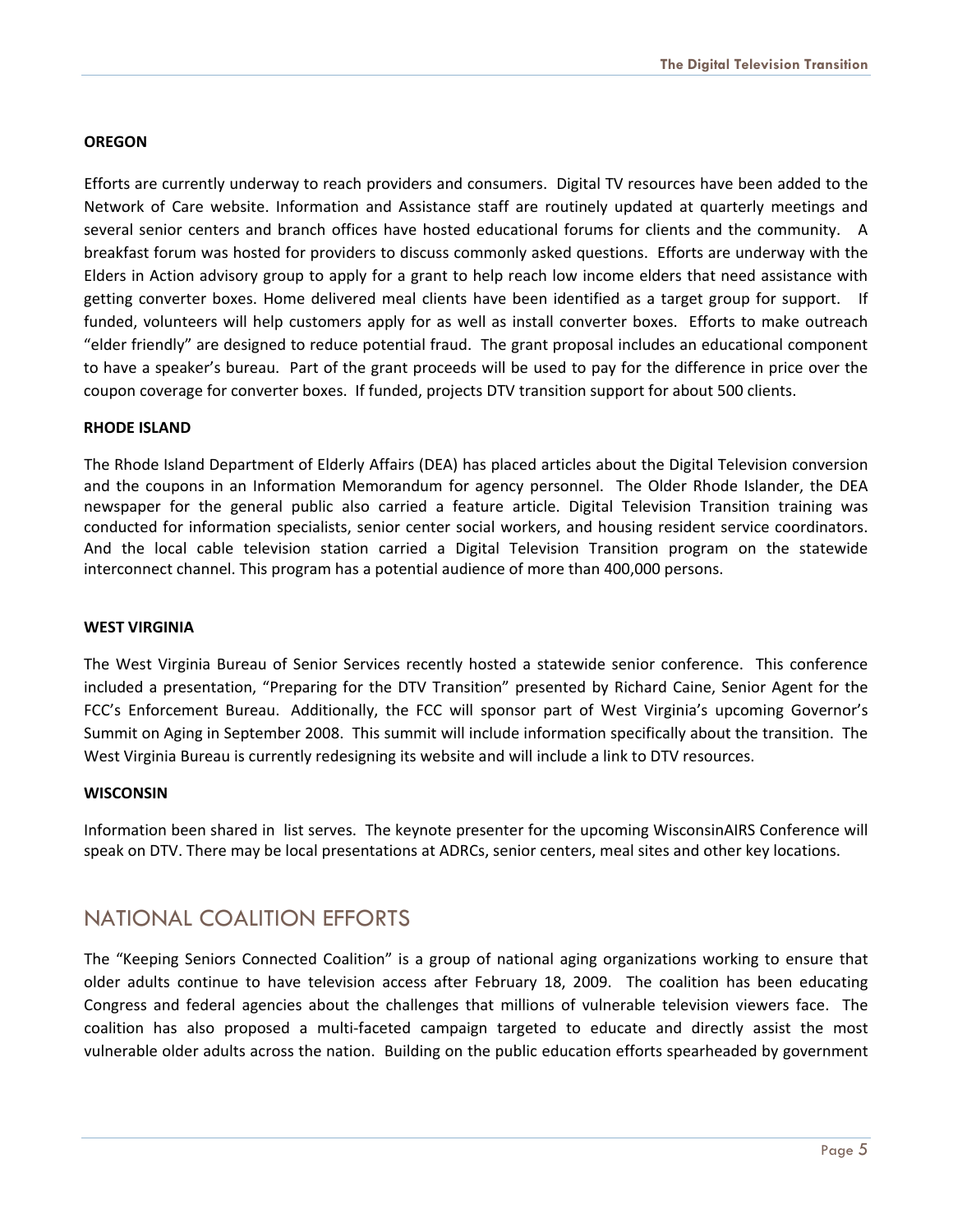and private industry, the Coalition hopes to leverage support to offer customized, intensive and personal assistance to millions of older adults to help them stay connected.

Members of the coalition include: National Association of Area Agencies on Aging, AARP, Associacion Nacional Pro Personas Mayores, Meals On Wheels Association of America, National Association of Nutrition and Aging Services Programs, National Asian Pacific Center on Aging, National Association of State Units on Aging, National Caucus and Center on Black Aged, National Council on Aging, National Hispanic Council on Aging and the National Indian Council on Aging.

## STRATEGY EXCHANGE

- Inform statewide aging network programs that have information, counseling, outreach and assistance components, such as, Information and Referral, Aging and Disability Resource Centers, Senior Health Insurance Counseling and Assistance Programs, Family Caregiver Support, Long Term Care Ombudsman, Elder Abuse, and Nutrition about DTV transition facts and unique challenges for vulnerable older adults and persons with disabilities.
- Invite FCC representatives who are currently scheduling outreach visits to conduct information seminars in senior centers in your local communities.
- Consider establishing state and area agency website links to digital television facts and materials.
- Develop and disseminate customized messages and outreach materials from existing templates found on the U.S. Department of Commerce's DTV Transition website that address the unique education needs of older adults and persons with disabilities.
- Create information and referral "telephone hold messages" to encourage consumers to take action.
- Inform caregivers of the potential opportunity to assist with DTV transition discussions and decisions.
- Identify and engage state and local partners that can help with message dissemination and coordinating support.
- Contact your state's local collegiate 4‐H chapter to get more information about new 2008 National Service Projects that are forming around the nation to provide assistance with converter box application and installation.
- Become familiar with specific communication supports designed to help persons with disabilities. Braille applications are available upon request. TTY information hotline numbers have been designated. And, large print options are available on the DTV website.